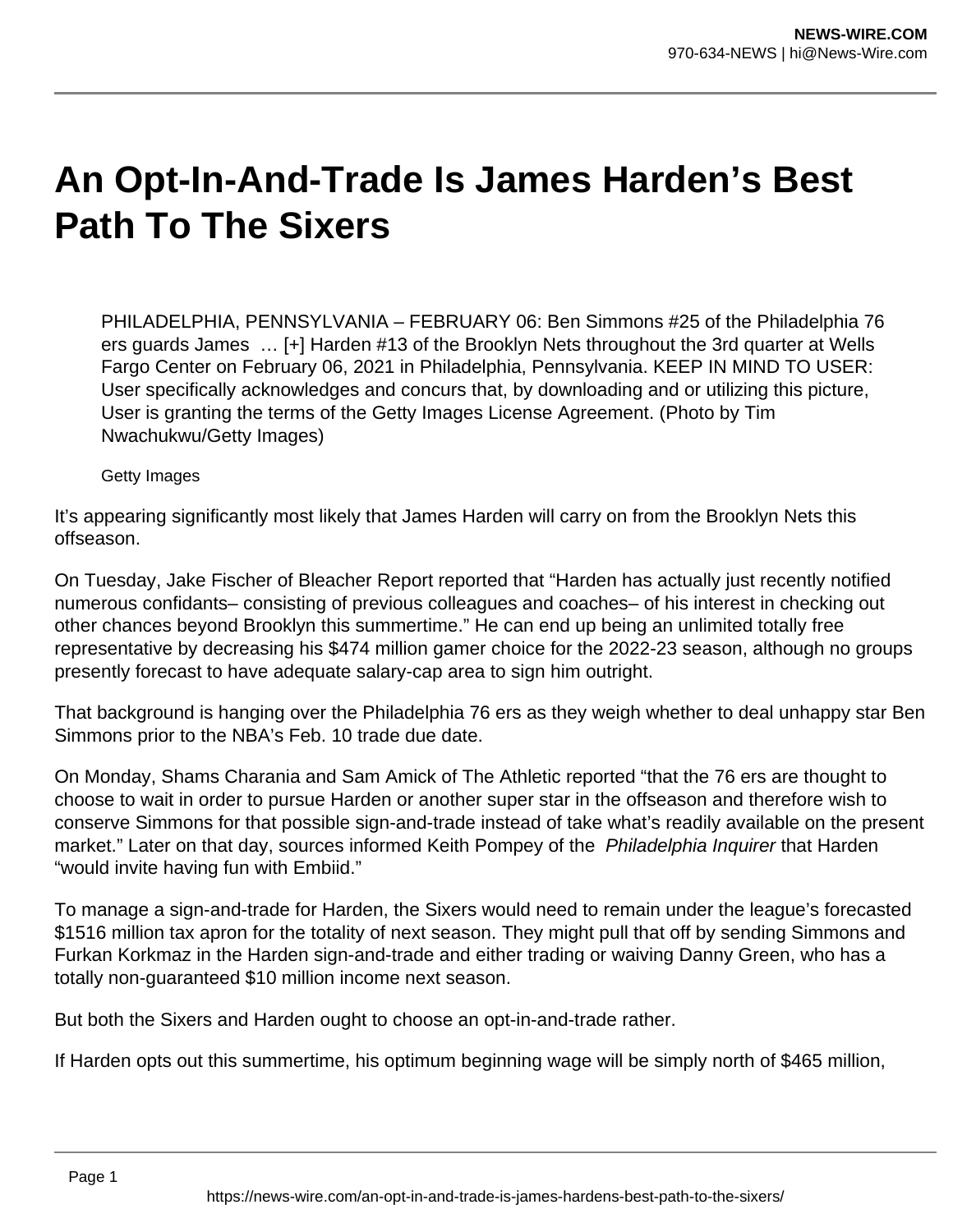which is 105 percent of his wage this year (\$443 million). He 'd be qualified for a five-year handle 8 percent yearly raises if he re-signs with the Nets or a four-year handle 5 percent yearly raises if he signs somewhere else in totally free company or gets sign-and-traded someplace.

In overall, Harden might sign a five-year, \$2699 million agreement with the Nets or a four-year, \$2001 million agreement with another group after pulling out. He 'd be shunning a \$614 million income in 2026- 27 by pulling out this summer season and finalizing somewhere else.

Harden will be heading into his age-37 season in 2026-27 Unless he continues to dip into an MVP level over the next 4 seasons or the wage cap leaps tremendously, he isn't most likely to get that large of an income the next time he strikes complimentary company.

But if he gets his \$474 million gamer alternative on the condition of being traded to the Sixers or in other places, he can optimize his incomes while getting the new beginning he apparently desires.

If Harden were to sign an extension and after that instantly get traded, he might just include 2 years to his present handle 5 percent yearly raises. He 'd need to wait 6 months after being traded prior to ending up being eligible for his complete four-year extension with 8 percent yearly raises.

Since his gamer choice (\$474 million) is greater than his max income if he pulls out (\$465 million), those 8 percent yearly raises would intensify over the life of his brand-new agreement. He 'd make about \$5 million more by means of deciding in and later on signing an extension than he would by decreasing his gamer alternative to end up being an unlimited totally free representative.

The Sixers and/or other interested suitors must choose that path, too. Unlike with a sign-and-trade, groups would not be hard-capped if they obtain Harden by means of a typical trade and after that extend him 6 months later on.

To obtain Harden this summertime after he decided in, a group would need to send a minimum of \$378 million in wage. Simmons alone is set to make \$354 million next year, so the Sixers might package any of Green (\$100 million), Korkmaz (\$ 5.0 million) or Georges Niang (\$ 3.5 million) to make the cash work.

Rather than losing Green and Korkmaz to remain under the apron with a Harden sign-and-trade, an optin-and-trade might enable the Sixers to keep among the 2. They 'd likewise be totally free to utilize their \$6.2 million taxpayer mid-level exception considering that they would not be hard-capped. Disallowing other lineup modifications, they would not have adequate breathing space under the apron to utilize the taxpayer MLE if they obtain Harden by means of sign-and-trade.

When he was running the Houston Rockets, Sixers group president Daryl Morey persuaded Chris Paul to go the opt-in-and-trade path when he obtained Paul from the Los Angeles Clippers in2017 Harden needs to choose whether to get his choice by June 29, so he 'd need to make certain the Nets wanted to trade him prior to doing so. The Sixers would likewise likely require guarantees about his determination to sign the extension 6 months after the trade.